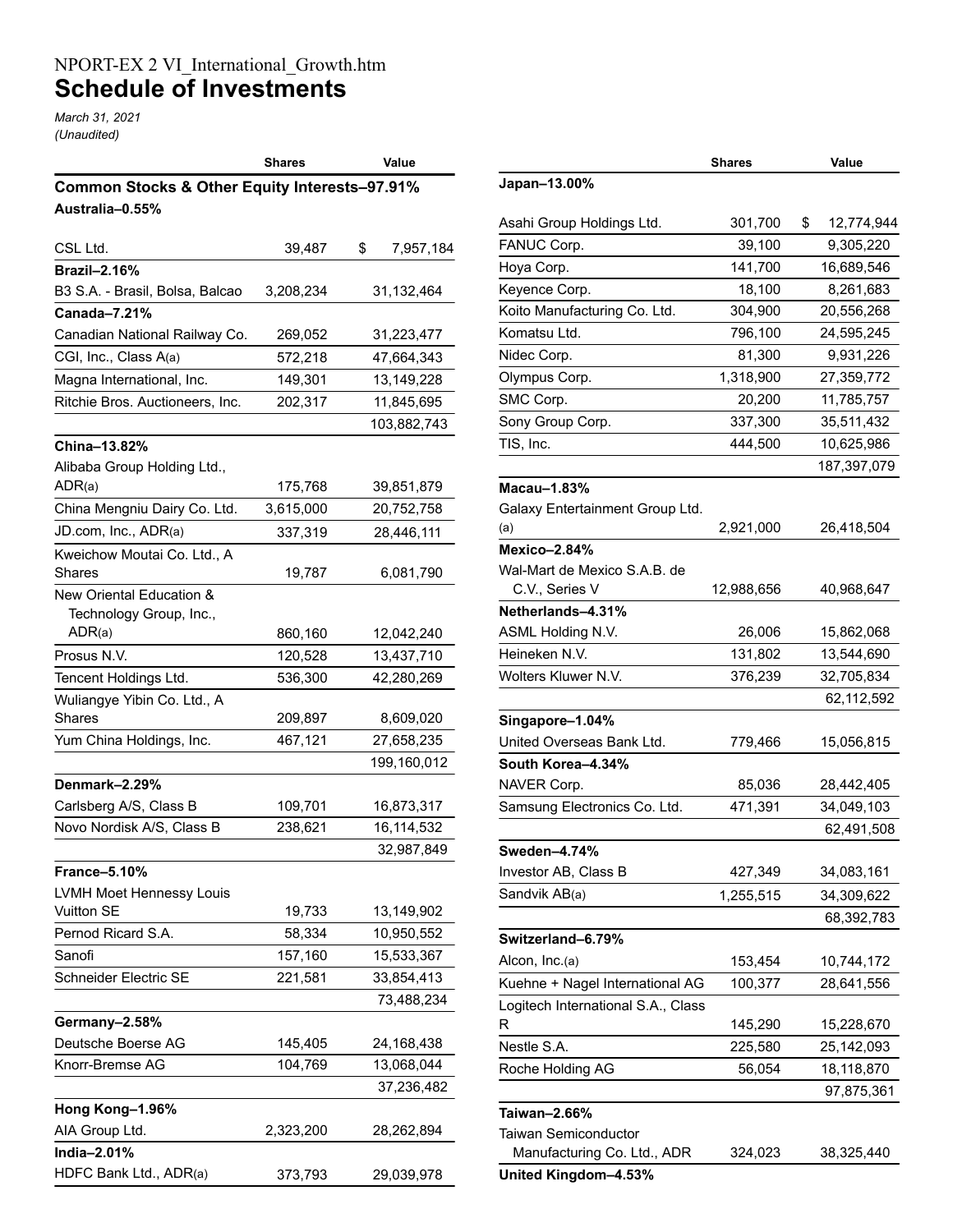| Ireland-3.81%                |           |            |
|------------------------------|-----------|------------|
| <b>CRH PLC</b>               | 419,210   | 19,664,842 |
| Flutter Entertainment PLC(a) | 93,045    | 19,893,946 |
| $ICON$ $PLC(a)$              | 78,168    | 15,349,850 |
|                              |           | 54.908.638 |
| Italy-2.10%                  |           |            |
| FinecoBank Banca Fineco      |           |            |
| S.p.A.(a)                    | 1,845,608 | 30,284,160 |

| Ashtead Group PLC            | 237,317 | 14.160.252 |
|------------------------------|---------|------------|
| British American Tobacco PLC | 360,159 | 13,775,761 |
| Linde PLC                    | 88.644  | 24,832,730 |
| WPP PI C                     | 988.245 | 12,546,385 |
|                              |         | 65,315,128 |

See accompanying notes which are an integral part of this schedule.

**Invesco V.I. International Growth Fund**

|                                                                                  | <b>Shares</b> | Value            |                                                                   | <b>Shares</b> | Value           |
|----------------------------------------------------------------------------------|---------------|------------------|-------------------------------------------------------------------|---------------|-----------------|
| United States-8.24%                                                              |               |                  | <b>Money Market Funds-(continued)</b>                             |               |                 |
| Amcor PLC, CDI                                                                   | 1,865,564     | 21,861,720<br>S. | Invesco Liquid Assets Portfolio,<br>Institutional Class, 0.01%(b) |               |                 |
| Booking Holdings, Inc.(a)                                                        | 8,110         | 18,895,002       | (c)                                                               | 7,257,248     | \$<br>7,260,151 |
| Broadcom, Inc.                                                                   | 95.995        | 44,509,042       | Invesco Treasury Portfolio,                                       |               |                 |
| Philip Morris International, Inc.                                                | 377,812       | 33,527,037       | Institutional Class, 0.01%(b)                                     |               |                 |
|                                                                                  |               | 118,792,801      | (c)                                                               | 11,941,880    | 11,941,880      |
| Total Common Stocks & Other Equity<br>Interests (Cost \$865,402,828)             |               | 1,411,487,296    | <b>Total Money Market Funds (Cost</b><br>\$29,646,147             |               | 29,651,176      |
| Money Market Funds-2.06%                                                         |               |                  | TOTAL INVESTMENTS IN SECURITIES-<br>99.97% (Cost \$895,048,975)   |               | 1,441,138,472   |
| Invesco Government & Agency<br>Portfolio, Institutional Class,<br>$0.03\%(b)(c)$ | 10,449,145    | 10.449.145       | OTHER ASSETS LESS LIABILITIES-<br>0.03%                           |               | 403,960         |
|                                                                                  |               |                  | <b>NET ASSETS-100.00%</b>                                         |               | \$1.441.542.432 |

Investment Abbreviations:

ADR – American Depositary Receipt

CDI – CREST Depository Interest

Notes to Schedule of Investments:

(a) Non-income producing security.

(b) Affiliated issuer. The issuer and/or the Fund is a wholly-owned subsidiary of Invesco Ltd., or is affiliated by having an investment adviser that is under common control of Invesco Ltd. The table below shows the Fund's transactions in, and earnings from, its investments in affiliates for the three months ended March 31, 2021.

|                                                                             | Value<br><b>December</b><br>31, 2020 | <b>Purchases</b><br>at Cost | <b>Proceeds</b><br>from Sales | Change in<br><b>Unrealized</b><br>Appreciation | Realized<br>Gain | Value<br>March 31,<br>2021 | <b>Dividend</b><br><b>Income</b> |
|-----------------------------------------------------------------------------|--------------------------------------|-----------------------------|-------------------------------|------------------------------------------------|------------------|----------------------------|----------------------------------|
| Investments in<br><b>Affiliated</b><br><b>Money Market</b><br><b>Funds:</b> |                                      |                             |                               |                                                |                  |                            |                                  |
| Invesco<br>Government<br>& Agency<br>Portfolio,<br>Institutional            |                                      |                             |                               |                                                |                  |                            |                                  |
| Class                                                                       | \$11,470,872                         | \$29,964,190                | \$(30,985,917)                | \$<br>$\overline{\phantom{a}}$                 | $s -$            | \$10,449,145               | \$896                            |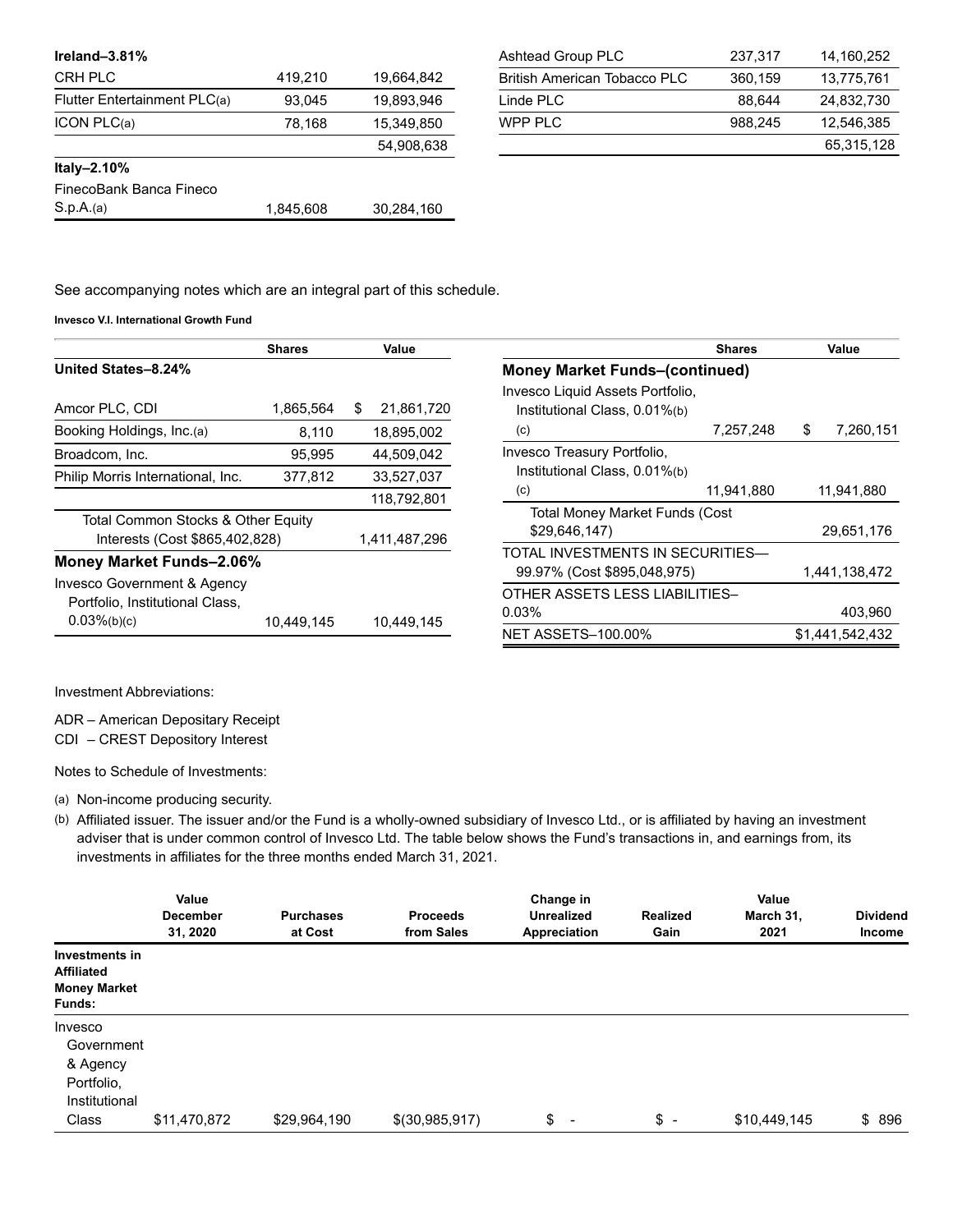| Total                                                                                                   | \$32,569,598   | \$88,454,417 | \$(91,373,637) | \$728 | \$70                     | \$29,651,176                 | \$1,941   |
|---------------------------------------------------------------------------------------------------------|----------------|--------------|----------------|-------|--------------------------|------------------------------|-----------|
| Private Prime<br>Fund                                                                                   |                | 1,705,464    | (1,705,464)    | -     | $\overline{\phantom{0}}$ | $\overline{a}$               | $65*$     |
| Invesco                                                                                                 |                |              |                |       |                          |                              |           |
| Invesco<br>Private<br>Government<br>Fund                                                                | $\blacksquare$ | 1,136,981    | (1, 136, 981)  | -     | ۰                        | $\qquad \qquad \blacksquare$ | $5^\star$ |
| <b>Investments</b><br><b>Purchased</b><br>with Cash<br><b>Collateral from</b><br>Securities on<br>Loan: |                |              |                |       |                          |                              |           |
| Invesco<br>Treasury<br>Portfolio,<br>Institutional<br>Class                                             | 13,109,569     | 34,244,789   | (35, 412, 478) |       |                          | 11,941,880                   | 345       |
| Invesco Liquid<br>Assets<br>Portfolio,<br>Institutional<br>Class                                        | 7,989,157      | 21,402,993   | (22, 132, 797) | 728   | 70                       | 7,260,151                    | 630       |

\* Represents the income earned on the investment of cash collateral. Does not include rebates and fees paid to lending agent or premiums received from borrowers, if any.

(c) The rate shown is the 7-day SEC standardized yield as of March 31, 2021.

The valuation policy and a listing of other significant accounting policies are available in the most recent shareholder report.

**See accompanying notes which are an integral part of this schedule.**

**Invesco V.I. International Growth Fund**

*March 31, 2021*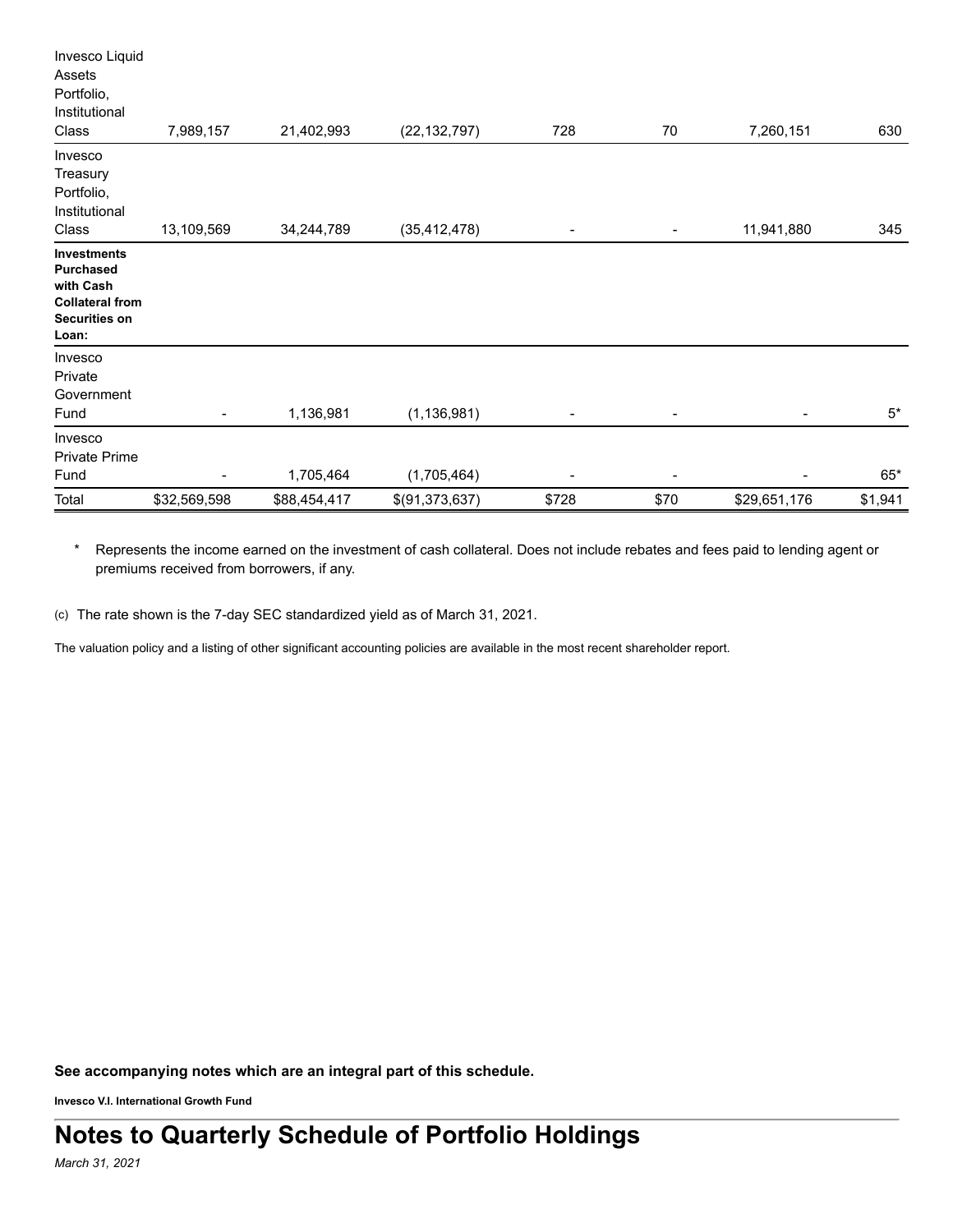## **NOTE 1—Additional Valuation Information**

Generally Accepted Accounting Principles ("GAAP") defines fair value as the price that would be received to sell an asset or paid to transfer a liability in an orderly transaction between market participants at the measurement date, under current market conditions. GAAP establishes a hierarchy that prioritizes the inputs to valuation methods, giving the highest priority to readily available unadjusted quoted prices in an active market for identical assets (Level 1) and the lowest priority to significant unobservable inputs (Level 3), generally when market prices are not readily available or are unreliable. Based on the valuation inputs, the securities or other investments are tiered into one of three levels. Changes in valuation methods may result in transfers in or out of an investment's assigned level:

- Level 1 Prices are determined using quoted prices in an active market for identical assets.
- Level 2 Prices are determined using other significant observable inputs. Observable inputs are inputs that other market participants may use in pricing a security. These may include quoted prices for similar securities, interest rates, prepayment speeds, credit risk, yield curves, loss severities, default rates, discount rates, volatilities and others.
- Level 3 Prices are determined using significant unobservable inputs. In situations where quoted prices or observable inputs are unavailable (for example, when there is little or no market activity for an investment at the end of the period), unobservable inputs may be used. Unobservable inputs reflect the Fund's own assumptions about the factors market participants would use in determining fair value of the securities or instruments and would be based on the best available information.

The following is a summary of the tiered valuation input levels, as of March 31, 2021. The level assigned to the securities valuations may not be an indication of the risk or liquidity associated with investing in those securities. Because of the inherent uncertainties of valuation, the values reflected in the financial statements may materially differ from the value received upon actual sale of those investments.

|                                  |               |                    | Level |                 |  |
|----------------------------------|---------------|--------------------|-------|-----------------|--|
|                                  | Level 1       | Level <sub>2</sub> | 3     | <b>Total</b>    |  |
| <b>Investments in Securities</b> |               |                    |       |                 |  |
| Australia                        | \$            | 7,957,184<br>\$    | $s-$  | \$<br>7,957,184 |  |
| <b>Brazil</b>                    | 31,132,464    |                    |       | 31,132,464      |  |
| Canada                           | 103,882,743   |                    |       | 103,882,743     |  |
| China                            | 107,998,465   | 91,161,547         |       | 199,160,012     |  |
| Denmark                          |               | 32,987,849         |       | 32,987,849      |  |
| France                           |               | 73,488,234         |       | 73,488,234      |  |
| Germany                          |               | 37,236,482         |       | 37,236,482      |  |
| Hong Kong                        |               | 28,262,894         |       | 28,262,894      |  |
| India                            | 29,039,978    |                    |       | 29,039,978      |  |
| Ireland                          | 15,349,850    | 39,558,788         |       | 54,908,638      |  |
| Italy                            |               | 30,284,160         |       | 30,284,160      |  |
| Japan                            |               | 187,397,079        |       | 187,397,079     |  |
| Macau                            |               | 26,418,504         |       | 26,418,504      |  |
| Mexico                           | 40,968,647    |                    |       | 40,968,647      |  |
| <b>Netherlands</b>               |               | 62,112,592         |       | 62,112,592      |  |
| Singapore                        |               | 15,056,815         |       | 15,056,815      |  |
| South Korea                      |               | 62,491,508         |       | 62,491,508      |  |
| Sweden                           |               | 68,392,783         |       | 68,392,783      |  |
| Switzerland                      |               | 97,875,361         |       | 97,875,361      |  |
| Taiwan                           | 38,325,440    |                    |       | 38,325,440      |  |
| United Kingdom                   | 24,832,730    | 40,482,398         |       | 65,315,128      |  |
| <b>United States</b>             | 96,931,081    | 21,861,720         |       | 118,792,801     |  |
| Money Market Funds               | 29,651,176    |                    |       | 29,651,176      |  |
| <b>Total Investments</b>         | \$518,112,574 | \$923,025,898      | $s-$  | \$1,441,138,472 |  |

## **NOTE 2—Coronavirus (COVID-19) Pandemic**

During the first quarter of 2020, the World Health Organization declared COVID-19 to be a public health emergency. COVID-19 has led to increased short-term market volatility and may have adverse long-term effects on U.S. and world economies and markets in general. COVID-19 may adversely impact the Fund's ability to achieve its investment objective, as stated in the most recent shareholder report.